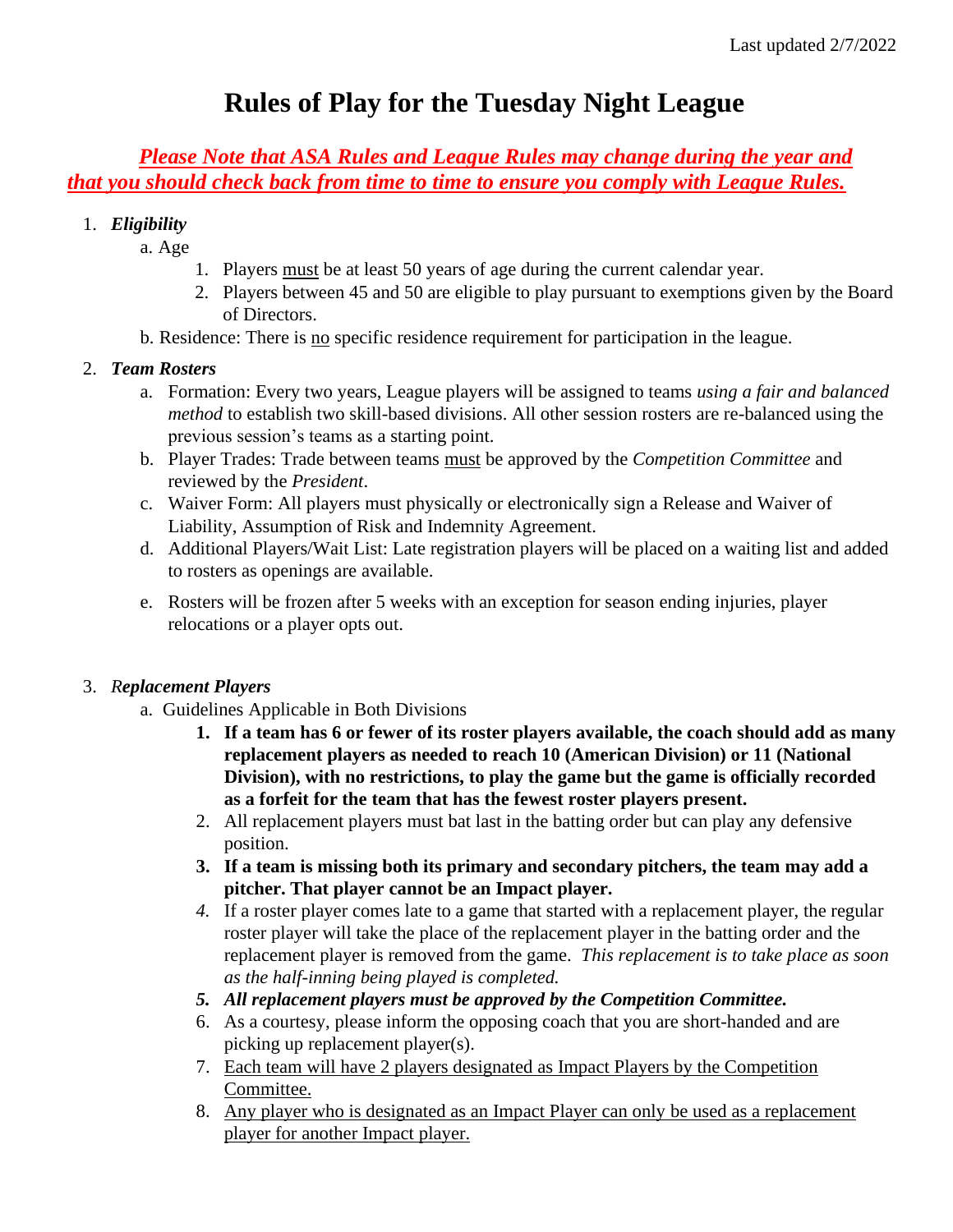- 9. If a team has seven (7) to nine (9 AD), (10 ND) of its roster players available for play at game time, the coach should add one to three (AD), four (ND) replacement players to reach 10 (AD), 11 (ND) using the selection rules below.
- 10. If a team is missing one of its Impact players and the opposing team has both of its Impact players, then the coach can add an Impact player if he has less than 10 (AD) or 11(ND).
- 11. All other American division players and National Division players can be used as a replacement player for any American division team.
- 12. All other National Division players and the Select Group of American Division players can be used as a replacement player for any National Division team.
- 13. Impact Player Injury Replacement rule
	- a. If either of a team's impact players will be missing at least 4 weeks due to injury, then the Coach can pick up an impact player from another team even if that team has more than nine players.
	- b. The impact player will be ineligible during the time of his injury
	- c. The replacement Impact player can bat anywhere in the line.

# 4. *The Game*

- a. Time Limit: Games will have a 55-minute time limit plus one inning.
- b. Grace Period: There will be a 15-minute grace period for the first games of the night.
- c. Runs/Innings
	- 1. A maximum of 5 runs may be scored in each of the first six innings.
	- 2. Unlimited runs may be scored in the 7th inning (or last if subject to the time limit) and any extra innings.
- d. Flip/Flop At Bat for Home team:
	- 1. In the last inning when the visiting team is ahead by 10 or more runs, the home team will bat first in the inning.
		- a. If the home team does not tie the game or go-ahead then the game is officially over.
		- b. If the home team ties the game or goes ahead, then the visiting team will receive its at bat to tie or win the game.
- e. Mercy Run Rule The Game is over if either team is ahead by 15 runs after 5 innings.
- f. Tie Games: Games tied at the end of regulation will play extra innings using a one-pitch format. Batters enter the batter's box with a 3-2 count with no courtesy foul.
- g. All games going into extra innings will start with *the last batter in previous inning at 2B and this runner cannot be substituted for until he reaches 3B*.
- h. Unfinished Games: A game shall be official if five or more complete innings have been played, or if the home team has scored more runs in four or more innings than the visiting team has scored in five or more innings. If the game is called before it's an official game, the game will restart from that point at a later date.
- i. Umpires: Games are officiated using one umpire.

# 5. *Team Lineup*

- a. National Division teams must begin each game with a minimum of 11 players.
- b. American Division teams must begin each game with a minimum of 10 players.
- c. Batting:
	- 1. Teams are **required** to bat all their players in the batting order.
	- 2. All players who bat must run to 1B before they can receive a replacement courtesy runner.
	- 3. Each Coach will designate 2 players who if walked in *the first 4 innings* will be awarded second base, runners advance if forced.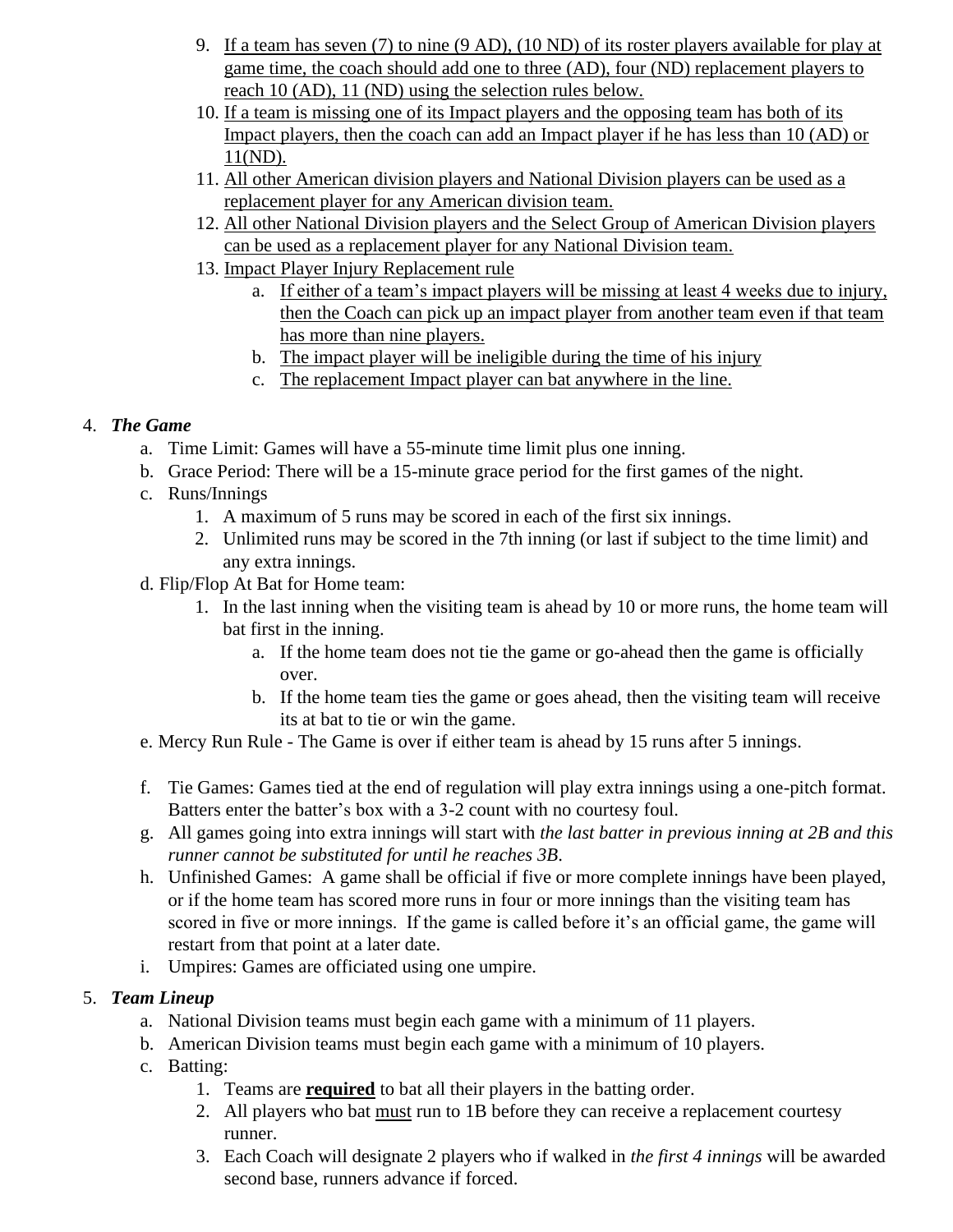- d. Fielding:
	- 1. American Division Teams are limited to 10 fielders.
	- 2. National Division Teams will use 11 fielders.
	- 3. National Division Only Anyone standing in the outfield grass at the time of a pitch *cannot* throw the batter out at first.
	- 4. Defensive Playing Time All players must play 3 innings in the field unless the player voluntarily opts out.

#### 6. *Equipment*

- a. Bats: All bats must be ASA certified and must not appear on the ASA Non-Approved Bat with Certification Marks List [–](http://usa.asasoftball.com/e/build_batlist_w_pics_2000.asp) [here.](http://usa.asasoftball.com/e/build_batlist_w_pics_2000.asp)
	- 1. Players that are 70 years old, as of December 31st of the current year, are allowed to hit a senior bat.
- b. Altered Bats:
	- 1. Any bat suspected of having been altered may be removed from the game by the umpire or a member of the Competition Committee.
	- 2. If a bat is determined to be altered, the player introducing the bat into the game will be suspended from the League for a period of one calendar year.
- c. Balls: One new 44/375 compression ball will be provided for each game.

# 7. *The Field*

- a. Home Plate
	- 1. Extension Mat: Any legally pitched ball that hits the plate or mat is a called strike.
	- 2. Second Home Plate: A second home plate is located 8-10 feet from the back tip of home plate on an extended line from first base.
		- a. Defensive players must touch the original home plate/mat while runners must touch the second home plate.
		- b. Runners touching the original home plate are out.
		- c. All defensive plays at home plate are force outs.
	- 3. **Commitment Line: A commitment line will be drawn on the line between 3rd base and the original home plate. This line will be 20' from the original home plate. Once any body part of a runner touches the commitment line, he must continue his attempt to score**.
- b. First Base: The League uses a double first base bag.
	- 1. The inside bag (white) is used for defensive putouts while the outside bag (orange) is used by the runner not making an attempt to run to 2nd base.
	- 2. If the defensive play is being made from the 1st base foul territory, the defensive man can use the orange bag and the runner can use the white bag.

# 8. *Batting:*

- a. Ball-Strike Count:
	- 1. Batter will begin with a one ball, one strike count during regulation play.
	- 2. In extra innings, batters will begin with a three ball, two strike count with no courtesy foul (1-pitch).
	- 3. Based upon scheduling requirements, the Competition Committee can designate other games to start with a two ball, two strike count or one pitch.
- b. Two-Strike Foul Ball- A batter is allowed one two-strike foul in regulation play. A second foul ball results in an out. In extra innings, a foul ball result in an out. *Four week Trial to start the season: There will be no extra foul with a 2 strike count!*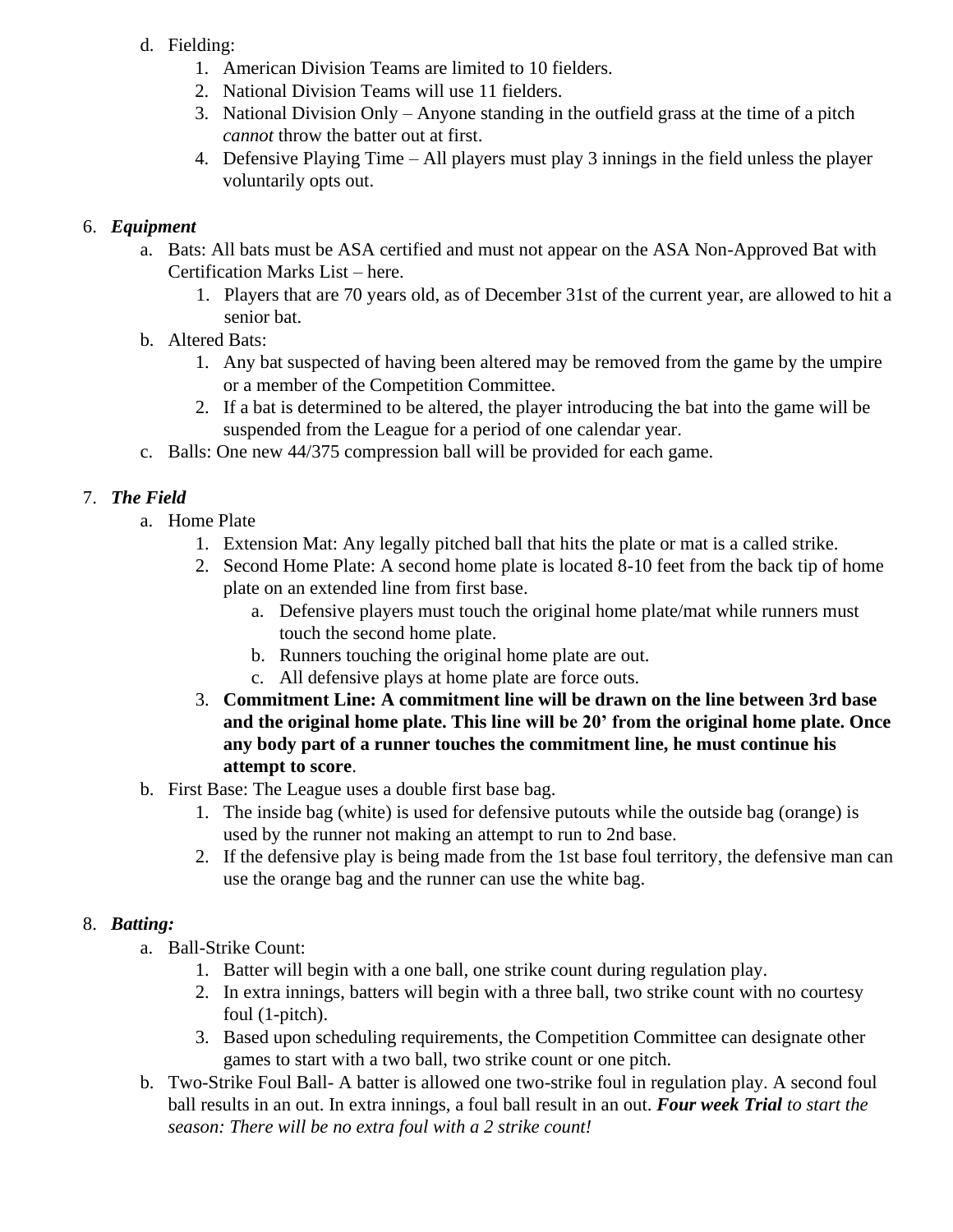- c. Sun Affecting Batter If the sun is affecting the batter's ability to see the ball, the umpire may require the pitcher to pitch from up to 6' on either side of the pitching rubber, at the side chosen by the batter.
- d. Pitching Screen:
	- 1. Any batted ball that hits any part of the protective screen (screen, frame, legs, etc.…) is a foul ball. No runners can advance.
	- 2. When a batter has two strikes on him and no good foul left in his batting count, the batter will be called out if he hits the pitching screen again.
	- 3. Any thrown ball that hits any part of the protective screen is a live ball and runners advance at their own risk.
	- 4. Any batted ball that hits off the pitcher and then hits into the screen, will be ruled a dead ball and all runners are safe.
- e. Home Runs:
	- 1. The Home Run limit is five (5) per game per team.
	- *2. Any home runs hit after 5 will be an out.*
	- 3. An allowable home run which scores the inning maximum run(s) ahead of the hitter counts towards the team's home run total.
	- 4. A player that hits a home run does not need to touch first base or run the bases. Runners on base do not need to advance or touch the next base.

# 9. *Base Running*

- a. Sliding: Runners may slide at all bases including the second home plate.
- b. Overruns: Runners overrunning 2nd and 3rd bases are subject to putouts.
- c. Courtesy Runners- Unlimited courtesy runners are allowed subject to the following:
	- 1. No courtesy runner is allowed for a batter until a batter hits and then runs to 1B. In other words, no courtesy runner can run for a batter from the batter's box to 1B.
	- 2. A player may be a courtesy runner only once per inning.
	- 3. A courtesy runner may be any player, active or reserve.
	- 4. If a courtesy runner is on base when his time to bat occurs, an out is registered on the base and the courtesy runner must bat. If the registered out is the 3rd out of an inning, the player called out on the base leads off the next inning.
	- 5. A courtesy runner may not be used for an existing courtesy runner except for an injury.
	- 6. Courtesy runner must be entered before next pitch except for injury.
	- 7. A player who has been replaced with a courtesy runner cannot be a courtesy runner for someone else in that same inning.
	- 8. If the defensive team questions if a courtesy runner is eligible to run, then the offensive team can replace that runner before the next pitch without it being an out.
	- 9. The offensive team can have **multiple players** touch the base before deciding who will be the courtesy runner as long as it is done before the first pitch to the next batter, without it being an out.
	- 10. All courtesy runner rules start over each inning.
- d. Courtesy Runners for Batters receiving a base on balls: Batters who receive a base on balls can be immediately replaced for a courtesy runner before reaching first base.

# 10. *Pitching*

- a. A pitcher *must* use a pitching screen.
	- 1. The edge of the pitching screen must be lined up on the edge of the pitching rubber or overlapping the pitching rubber. The pitching screen must be placed on the natural glove side of the pitcher.
	- 2. The pitching screen may be moved 3 feet in front or 3 feet in back of the pitching rubber and always between the batter and the pitcher.